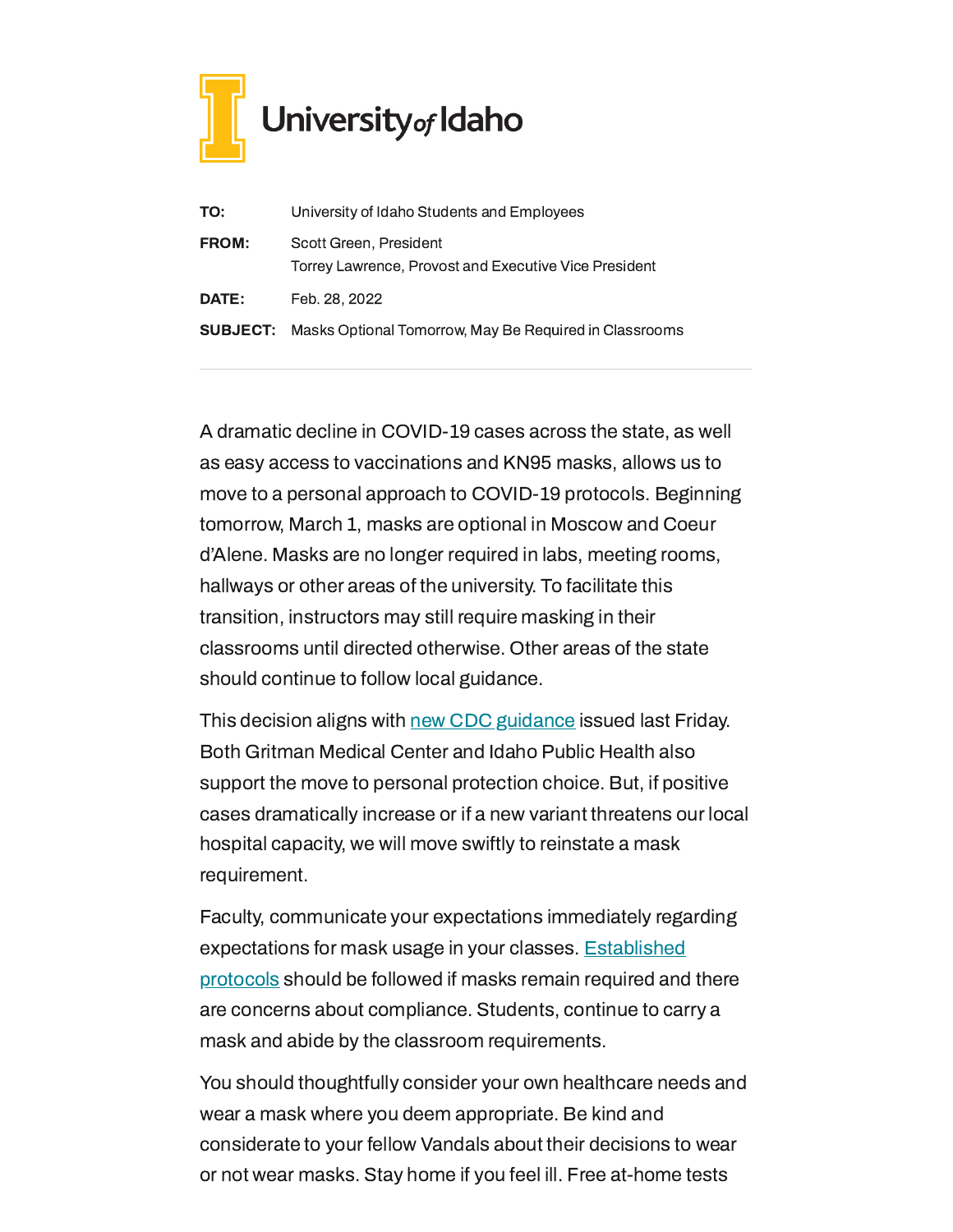are available each weekday from noon-2 p.m. at the east entrance of the Student Recreation Center. Vandal ID required.

Taking control of your own safety is the next step in moving from pandemic to endemic:

- Vaccinations are readily available on the [Moscow](https://www.uidaho.edu/vandal-health-clinic/coronavirus/vaccine/pre-register) campus and [around](https://www.vaccines.gov/search/) the state.
- Free [rapid](https://www.uidaho.edu/-/media/UIdaho-Responsive/Files/health-clinic/covid-19/memos/memo-220207-green-lawrence.pdf) tests and [KN95 masks](https://www.uidaho.edu/-/media/UIdaho-Responsive/Files/health-clinic/covid-19/memos/memo-220214-green-lawrence.pdf) are available on the Moscow campus and at our regional centers in **Boise**, Coeur [d'Alene](https://www.uidaho.edu/cda/students/resources) and Idaho Falls.
- Report any positive cases through a [VandalCARE](https://www.uidaho.edu/student-affairs/dean-of-students/vandalcare) report so the university can best assist you. The Counseling Center is available at [208-885-6716.](https://www.uidaho.edu/human-resources/benefits/core-benefits/eap) For employees, our  $EAP$ program is available.

The vaccine incentives program remains in place through Friday, March 11, for students who submit proof of [vaccination.](https://uidaho.co1.qualtrics.com/jfe/form/SV_6gICn0bvv2PZPNA) Weekly drawings continue with our most recent winner being Bailey Georgia, a first-year student from Eagle, Idaho, studying sociology and criminology. She won a \$1,000 tuition credit.

It has been a long and winding road to arrive at a place where we can relax our mask mandate. We are very proud of how you have responded over the course of the pandemic. We have not always agreed on the path, but we stuck to it and supported each other. We hope we are finally reaching the end of the pandemic and recognize there will still be those in our community who remain at higher risk than the general population. Please continue to be respectful and keep your health and the health of those around you in the forefront of your decisions.

Keep Calm and Vandal On!

Scott Green President

[president@uidaho.edu](mailto:president@uidaho.edu) [uidaho.edu/president](https://www.uidaho.edu/president)

Torrey Lawrence